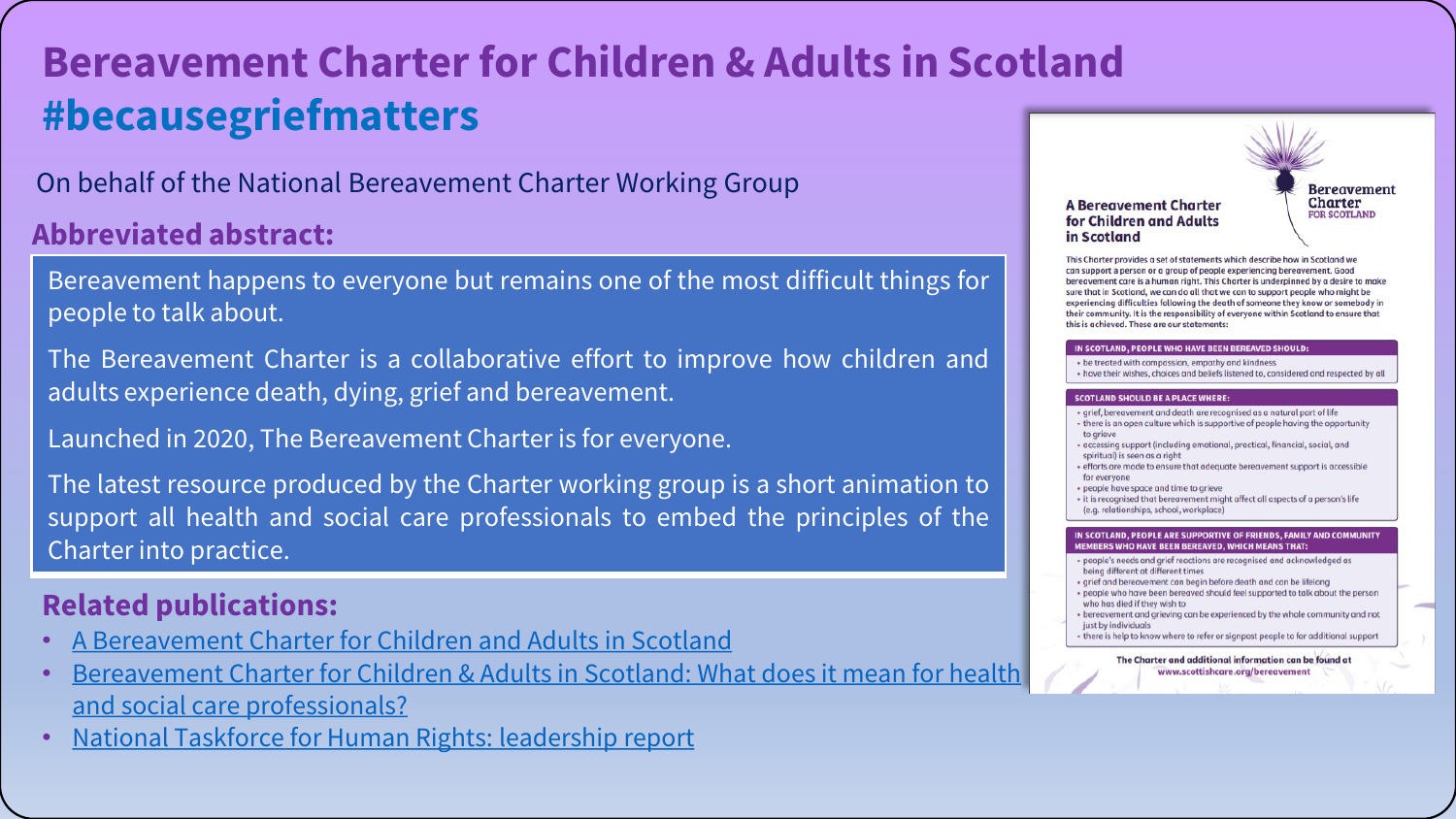## **Previous work, challenge, and approach**

#### **Previous Work**

Recognition of inequalities in bereavement care across Scotland **Challenge**

For Scotland to be the best place to live and to die To create a resource that clearly sets out standards for how to achieve better bereavement experiences in Scotland for all

### **Approach**

- Bereavement Charter Development Group established
- 13 statements on best bereavement care for children and adults based on human rights principles
- Explanation of the Charter statements with information on how all people can use the Charter
- Launched across Scotland in Spring of 2020
- Bereavement Charter group continue to develop ways of extending and embedding the Charter into practice across all aspects of society

#### A Bereavement Charter for Children and Adults in Scotland



[Support Around Death Bereavement Charter](https://www.sad.scot.nhs.uk/bereavement-charter/)

**A BEREAVEMENT CHARTER FOR CHILDREN AND ADULTS IN SCOTLAND** 



READ NOW >

[Scottish Care Bereavement Charter](https://scottishcare.org/bereavement/)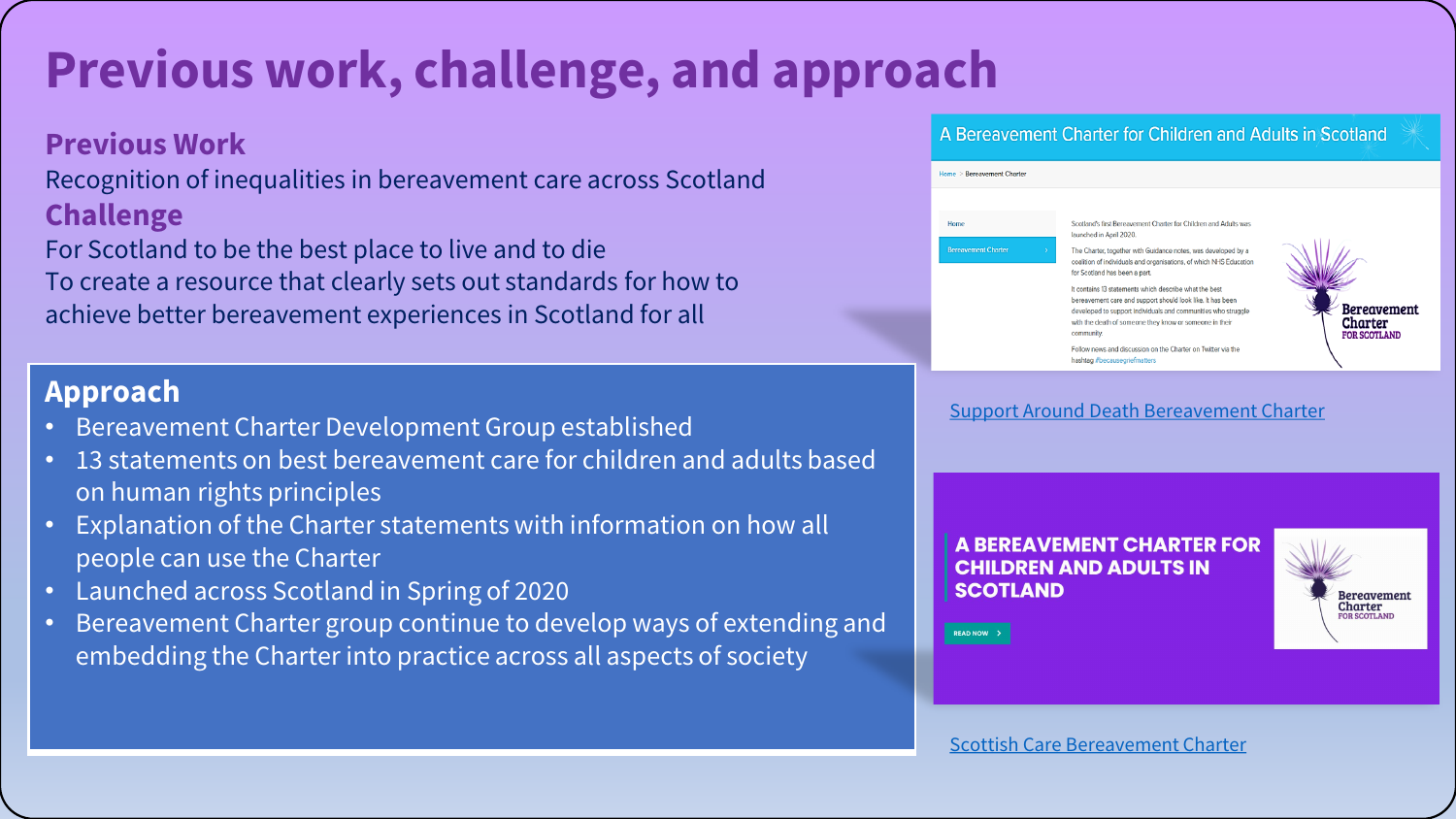# **Techniques and Methods**

## **Animations**

As part of ongoing development of the Charter an animation was created to support health and social care staff to embed the principles of the Charter into practice - [Bereavement Charter Film](https://vimeo.com/592277288)





#### **Webinars**

A series of webinars continue to enable awareness and aim to support society's knowledge and skills around supporting bereavement experiences in Scotland

BERE WENENT SCOT

**Recognition** 

Logo and Charter Mark have been developed to be easily recognisable and used universally